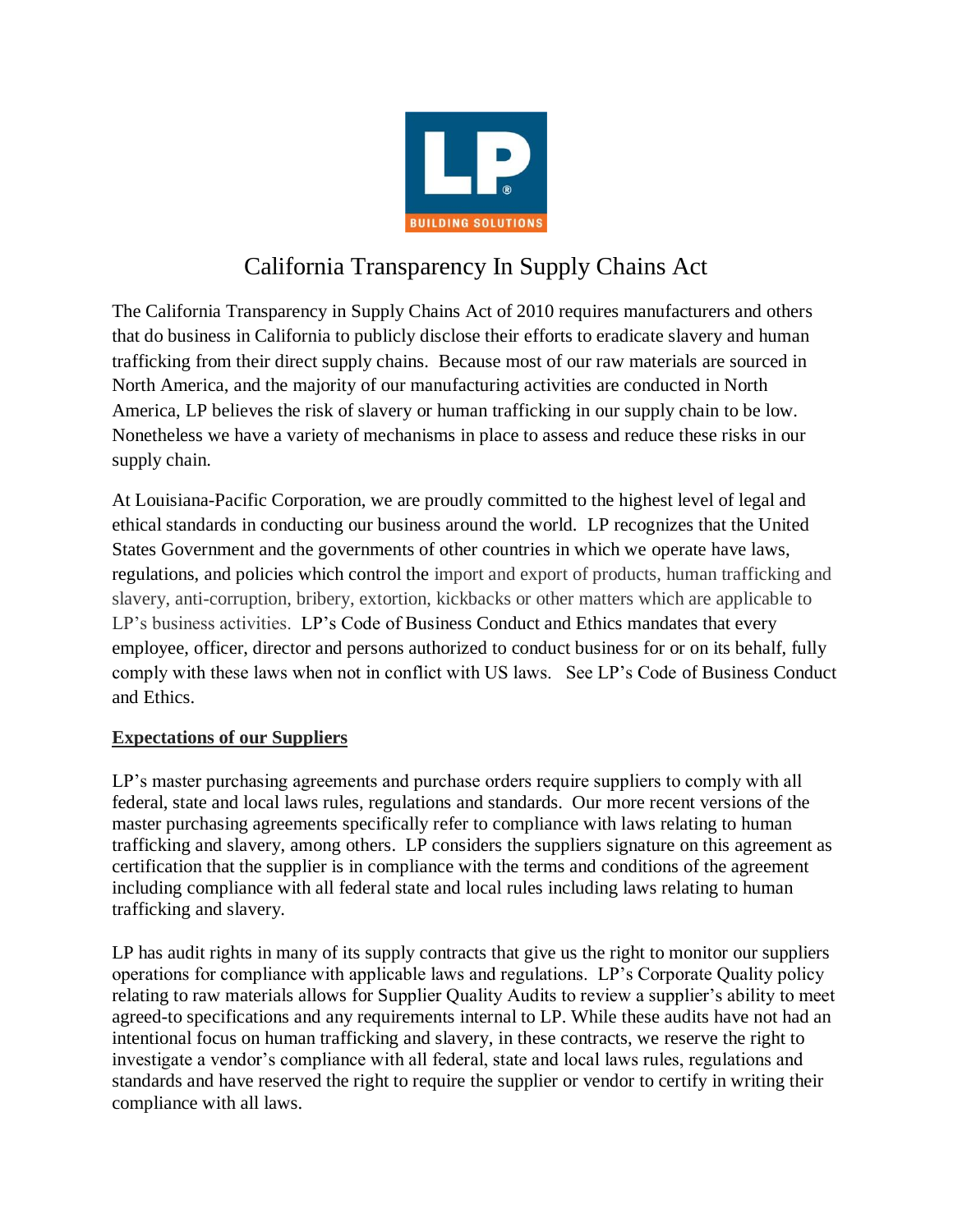LP's terms and conditions for both US, Canada and International require all suppliers and vendors to comply with all federal, state and local laws. The more recent versions of the terms and conditions specifically refer to compliance with laws relating to human trafficking and slavery among others. LP also specifically reserves the right to demand the supplier certify in writing compliance with all applicable federal, state and local laws, rules, regulations and standards upon request.

### **Third party Forestry Management, Fiber Sourcing and Chain of Custody Certification**

All of LP's North American manufacturing facilities are certified and managed to Sustainable Forestry Initiative ("SFI") management and Fiber Sourcing Standards. The SFI Management Standards contain fifteen objectives that apply to organizations that own or manage forestlands including Objective 9, which requires program participants to take appropriate steps to comply with social laws, such as those covering civil rights, equal employment opportunities, antidiscrimination and anti-harassment measures and prevailing wages. The SFI Fiber Sourcing Standards contain thirteen objectives relevant to fiber procurement organizations including Objective 13 which requires program participates to avoid controversial sources and encourage socially sound practices by avoiding fiber sourcing from countries without effective laws addressing the workers' health and safety; fair labor practices; Indigenous Peoples' rights; antidiscrimination and anti-harassment measures; and prevailing wages and workers right to organize.

In addition, LP has added dual SFI and PEFC chain-of-custody certification programs to all of our Engineered Wood Products mills and some of our Siding and OSB mills. The chain of custody standard is an accounting system that tracks forest fiber content through production and manufacturing to the end product. This program requires a due diligence program that avoids forest based products from controversial sources. Controversial sources include forest activities which are not in compliance with applicable state, provincial or federal laws as they relate to labor regulations relating to forest workers and fiber sourced from areas without effective social laws.

The SFI 2015-2019 Standards and Rules require yearly third-party independent certification audits by competent and accredited certification bodies for all three certifications - forest management, fiber sourcing and chain-of-custody. All certification bodies must be accredited by a member of the International Accreditation Forum.

### **Awareness**

LP's Risk Management Counsel regularly conducts an assessment of risks that affect the Company's management of financial and business risks. Among the areas of assessment are risks relating labor and employment laws, compliance with all federal, state and local laws rules, regulations and standards compliance and risks involved in LP products being produced, treated or finished by third parties. Based on these assessments, LP believes the risk of slavery, human trafficking and other employment abuses to be low.